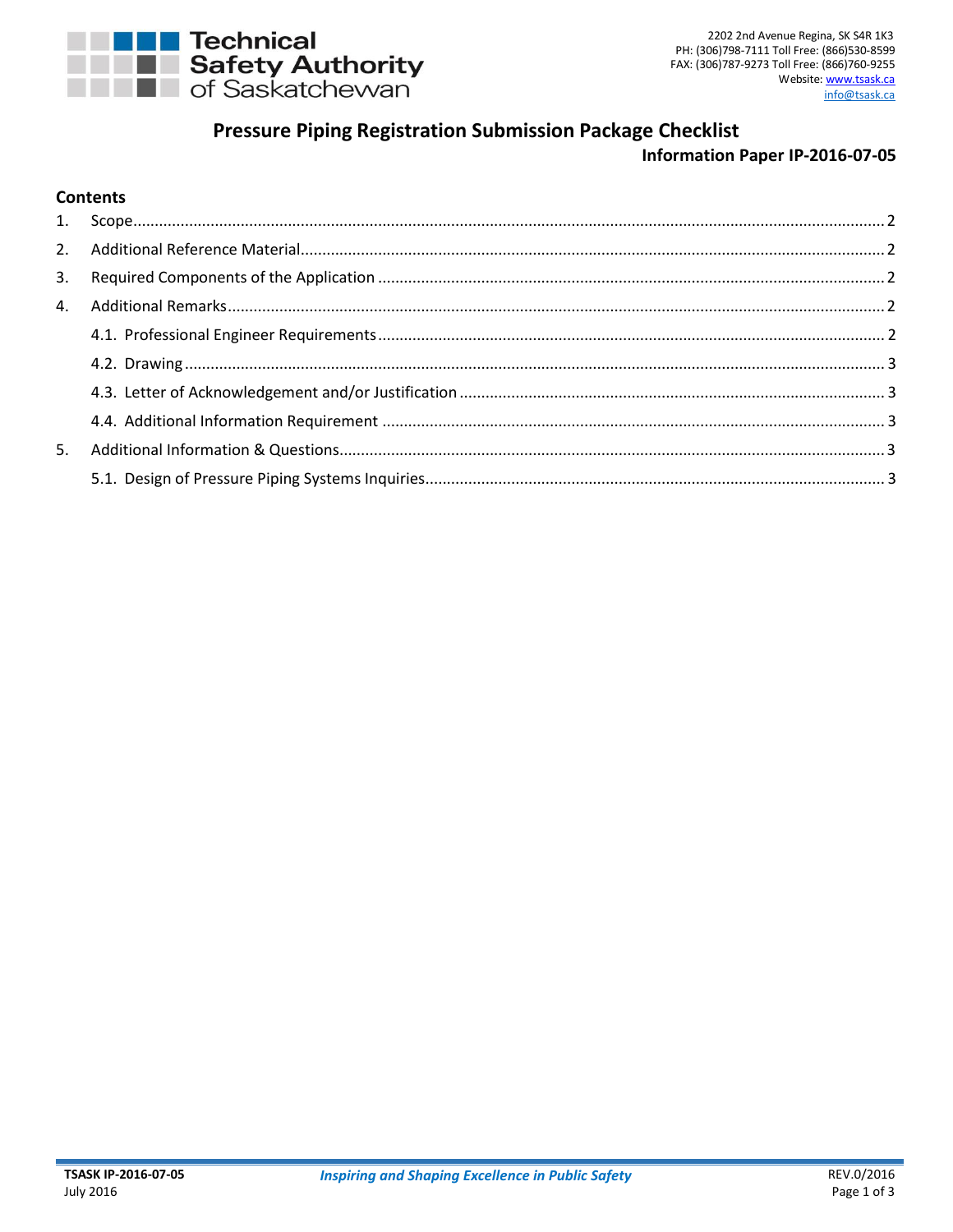

#### <span id="page-1-0"></span>**1. Scope**

This checklist provides an overview of the information that shall be provided with a submission for the registration of a pressure piping design.

# <span id="page-1-1"></span>**2. Additional Reference Material**

Refer to *[Application for the Registration of a Pressure Piping Design](http://www.tsask.ca/public/pdf/2016%20Pressure%20Piping/Flowchart_-_Application_for_the_Reg_of_a_PP_Design.pdf)* flowchart which may be used in conjunction with this checklist and Information Paper[:](http://www.tsask.ca/public/pdf/2016%20Pressure%20Piping/IP-2016-07-02_-_Application_for_the_Registration_of_a_Single_Submission_Pressure_Piping_Design.pdf)

- *[IP-2016-07-02 Application for the Registration of a Pressure Piping Design Using a Single Submission Package;](http://www.tsask.ca/public/pdf/2016%20Pressure%20Piping/IP-2016-07-02_-_Application_for_the_Registration_of_a_Single_Submission_Pressure_Piping_Design.pdf)*
- *[IP-2016-07-03 Application for the Registration of a Pressure Piping Design Using Multiple Submission Packages;](http://www.tsask.ca/public/pdf/2016%20Pressure%20Piping/IP-2016-07-03_-_Application_for_the_Registration_of_a_Pressure_Piping_Design_with_Mult_Subs.pdf) or*
- *[IP-2016-07-04 Application for the Registration of a Skid Design.](http://www.tsask.ca/public/pdf/2016%20Pressure%20Piping/IP-2016-07-04_-_Application_for_the_Registration_of_a_Skid_Design.pdf)*

#### <span id="page-1-2"></span>**3. Required Components of the Application**

- A completed *[TSK-1011 Application for Registration of a Pressure Piping Design](http://www.tsask.ca/public/pdf/2016%20Pressure%20Piping/TSK-1011_-_Application_for_the_Registration_of_a_Pressure_Piping_Design_Form.pdf)* form
- Three copies of the completed *[TSK-1003 General Engineering Requirements for Design and Construction of](http://www.tsask.ca/public/pdf/2016%20Pressure%20Piping/TSK-1003_-_General_Engineering_Requirements_for_Pressure_Piping.pdf)  [Pressure Piping Systems](http://www.tsask.ca/public/pdf/2016%20Pressure%20Piping/TSK-1003_-_General_Engineering_Requirements_for_Pressure_Piping.pdf)* form
- Two copies of P&IDs
- $\Box$  Two copies of the line list
- $\Box$  A third copy of the drawings and line list (if client requires return of stamped copy)
- $\Box$  Piping design calculations for piping made of non-metallic materials
- $\Box$  List of pressure relief devices to be used in the pressure piping system, stating their capacities and set pressures
- $\Box$  Piping Material Specification(s) or TSASK issued piping materials specification registration number
- $\Box$  A detailed description of the pressure test/leak test procedure (depending on Code of Construction) if different from the procedure within the QMS/QCP manuals
- $\Box$  Pneumatic test procedure and calculations of stored energy and safe distance (for pneumatic testing within Saskatchewan)
- $\Box$  A list of CRNs of newly installed pressure equipment that are connected to, or used in connection with, the pressure piping to be registered
- A signed letter from the owner of the pressure piping system acknowledging specific lines designated as **Category D** fluid service if applicable
- $\Box$  A letter signed by the owner justifying the use of a closure weld (if closure weld is required)
- $\Box$  Ultrasonic Study report of current piping thicknesses (for piping to be re-rated)

#### <span id="page-1-4"></span><span id="page-1-3"></span>**4. Additional Remarks**

*4.1. Professional Engineer Requirements*

The TSK-1003 form, line list and every page of the drawing(s) submitted for registration must be dated, stamped and signed by a professional engineer, as defined in *The Engineering and Geoscience Professions Act*, who holds a valid license pursuant to that Act. The aforementioned documents shall be dated. In addition, all letters of declaration and justification as well as calculations of stored energy and safe distances shall be stamped, signed and dated by a professional engineer.